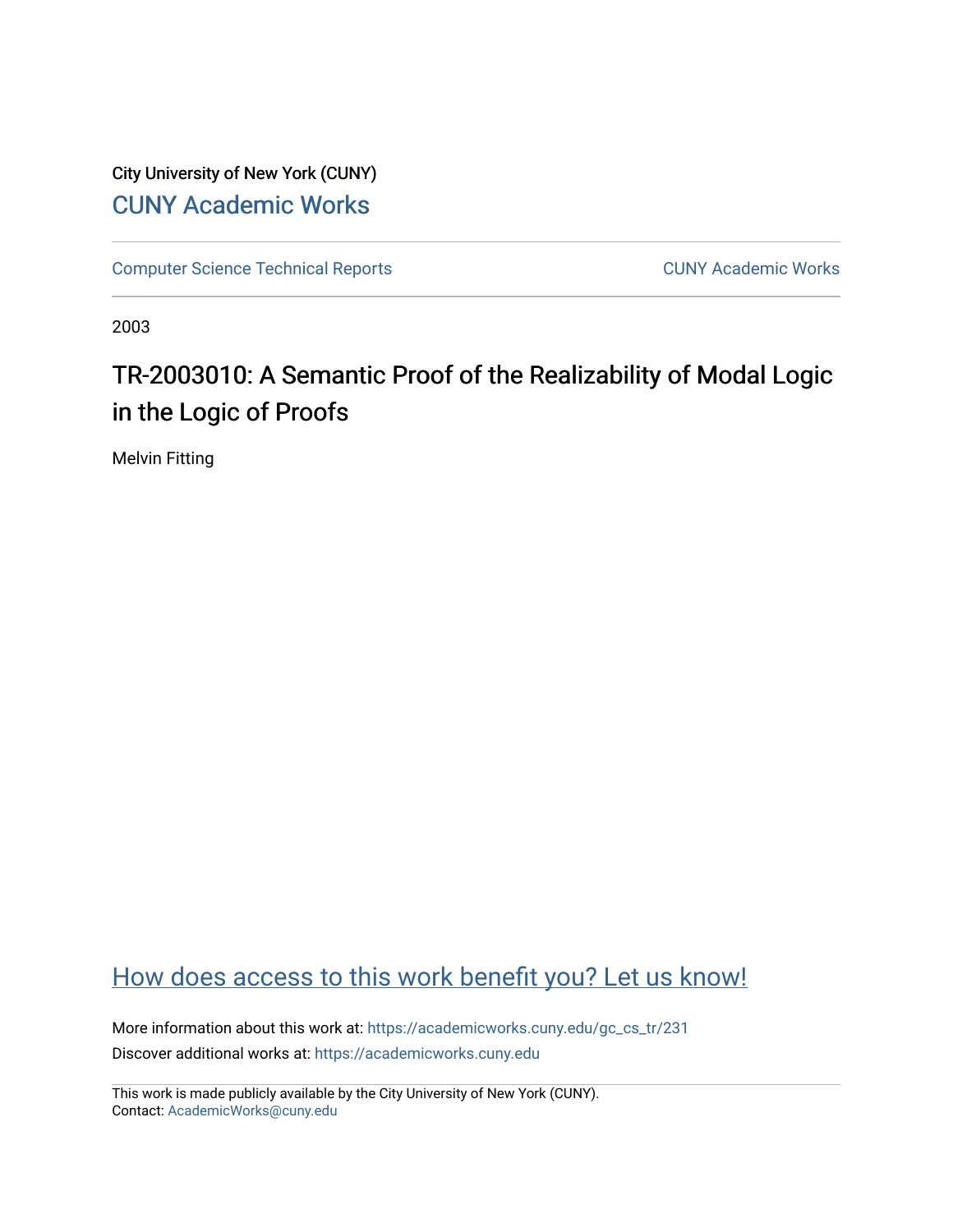## A Semantic Proof of the Realizability of Modal Logic in the Logic of Proofs

Melvin Fitting

Dept. Mathematics and Computer Science Lehman College (CUNY), 250 Bedford Park Boulevard West Bronx, NY 10468-1589 e-mail: fitting@lehman.cuny.edu web page: comet.lehman.cuny.edu/fitting

September 11, 2003

## 1 Introduction

The Logic of Proofs (LP) was introduced by Sergei Artemov in [1, 2] and answered a long standing question about the intended provability semantics for the modal logic S4 and for intuitionistic propositional logic. In addition to classical propositional logic,  $\mathbf{LP}$  contains new atoms of sort  $t: F$ , where  $F$  is a formula and t is a special proof term called a proof polynomial. The intended semantics of  $t$ : F is t is a proof of F, and was formalized in [1, 2].

Proof polynomials are built from variables and constants by three operations "·" (application), "!" (proof checker), and "+" (union), where proof checker is a unary operation and application and union are binary ones. Under the standard provability interpretation, proof polynomials denote the obvious computable operations on proofs.

The axioms and rules of LP are:

| A0. classical axioms                                                    |                             |
|-------------------------------------------------------------------------|-----------------------------|
| A1. $t:(F\supset G)\supset (s:F\supset (t\cdot s):G)$                   | (application)               |
| A2. t: $F \supset F$                                                    | $(explicit \; reflexivity)$ |
| A3. t: $F \supset$ !t: $(t: F)$                                         | $(proof checker)$           |
| $A_4$ . s: $F \supset (s+t):F$ , $t: F \supset (s+t):F$ (sum, or union) |                             |
| R <sub>1</sub> . Modus Ponens                                           |                             |
| $R2. \vdash c.A$ , where $A \in A0-A4$ ,                                |                             |
| c is any proof constant.                                                | $(axiom\ necessitation)$    |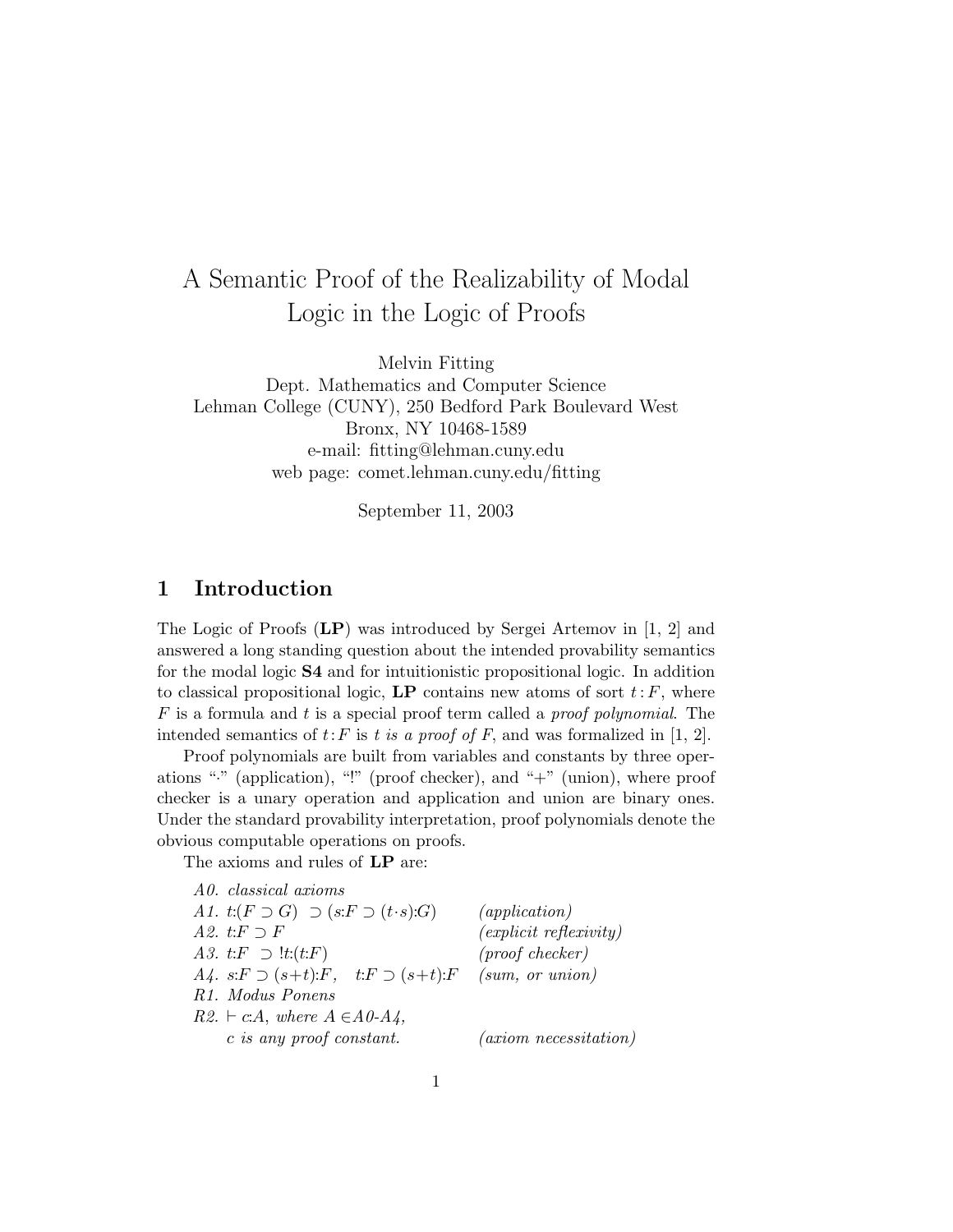There is an analogue of the Necessitation Rule

$$
\frac{\vdash F}{\vdash \Box F}
$$

in LP. It has the form of an admissible rule of Explicit Necessitation  $([1, 2])$ :

$$
\frac{\vdash F}{\vdash p:F}
$$
 for some proof polynomial p.

The Logic of Proofs is an explicit version of S4: the "forgetful" projection of LP, where  $t: F$  is systematically replaced by  $\Box F$ , coincides with **S4** ([2], Lemma 9.1). The key property of  $LP$  is its ability to emulate the whole of S4, the Realizability Theorem (Theorem 9.4 from [2]). This theorem states that if  $S4$  derives F then one can find an assignment r of proof polynomials to the  $\Box$ 's of F in such a way that the resulting formula  $F^r$ is derivable in LP (actually, this is a weak version of the full result, which will be stated properly below). Artemov's proof of the Realization Theorem goes through cut-elimination for S4, which puts serious limits on finding explicit counterparts for other modal logics, since many of them do not enjoy cut-elimination. One of Artemov's problems (number 14 from the list of problems posted on http://www.cs.gc.cuny.edu/∼sartemov) asks for a proof of the realization theorem which does not depend on cut-elimination for S4.

In this paper I offer an alternative semantical proof of the Realization Theorem which does not rely on cut-free derivations thus solving the above problem. In addition, the proof presented here clarifies the role of the operation "+" in the realization of modal logic. I show that there is a realization of S4 into the "+"-free fragment  $\mathbf{LP}^-$  of  $\mathbf{LP}$ , which then can be transformed into Artemov's realization by a limited use of "+" axioms of LP.

Any terminology or results not included here can be found in [2].

#### 2 Statement of Results

Let  $\varphi$  be a monomodal formula, *fixed for the rest of this report*. I will make use of  $\varphi$  and its subformulas, but by subformula I mean subformula *occurrence*. Strictly speaking, I should be working with a parse tree for  $\varphi$ , but I am attempting to keep terminology as simple as possible. So in the following, for 'subformula' read 'subformula occurrence.'

Let A be an assignment of a proof polynomial variable to each subformula of  $\varphi$  of the form  $\Box X$  that is in a negative position. I will assume that A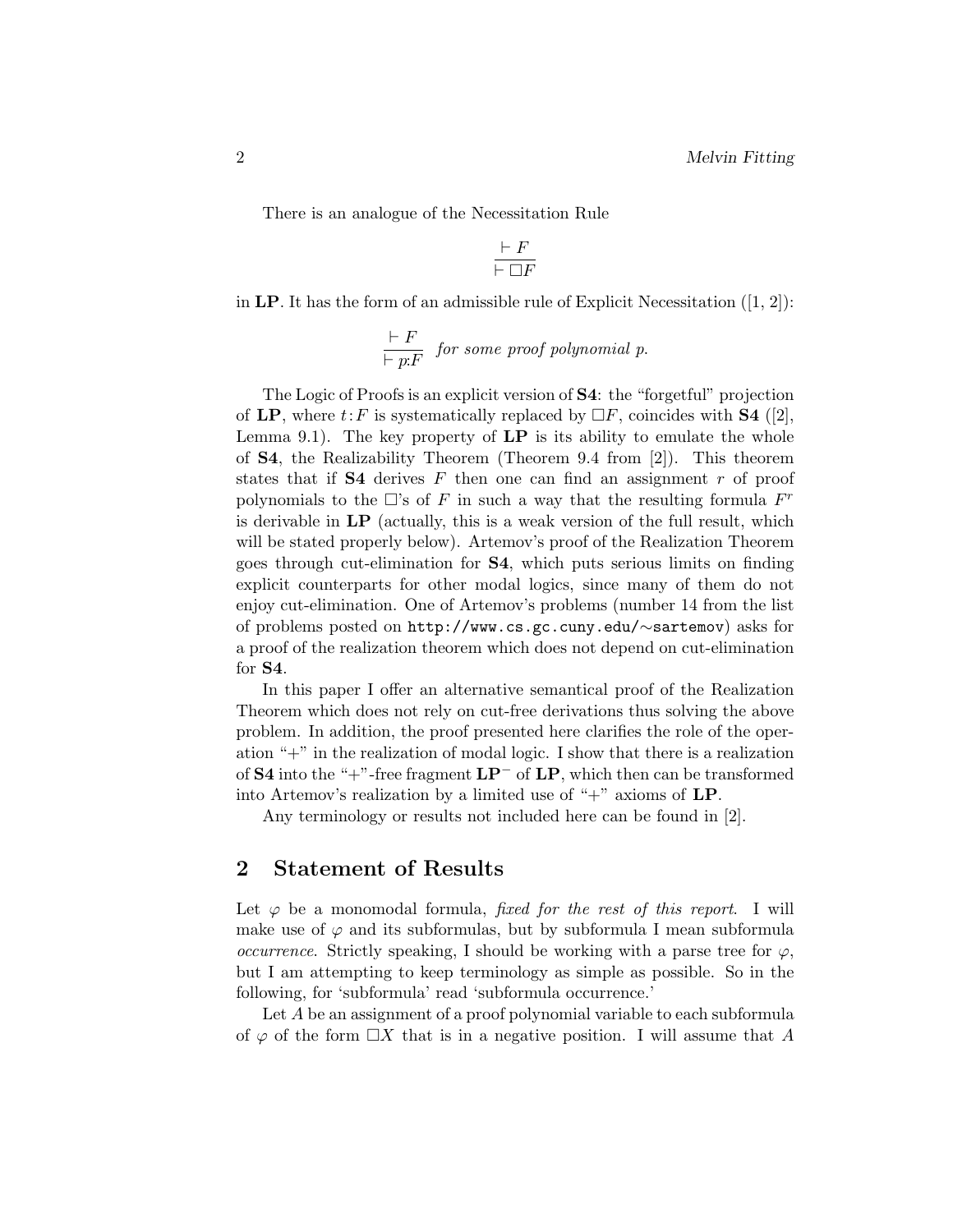assigns different variables to different subformulas—this plays a role in the proof of Proposition 5.1. First, I define a mapping  $w<sub>A</sub>$ , which was used in Artemov's Realization Theorem.

 $w_A$  assigns a set of LP formulas to each subformula of  $\varphi$ , as follows.

- 1. If P is an atomic subformula of  $\varphi$ ,  $w_A(P) = \{P\}$  (this includes the case that  $P$  is  $\perp$ ).
- 2. If  $X \supset Y$  is a subformula of  $\varphi$ ,  $w_A(X \supset Y) = \{X' \supset Y' \mid X' \in$  $w_A(X)$  and  $Y' \in w_A(Y)$ .
- 3. If  $\Box X$  is a negative subformula of  $\varphi$ ,  $w_A(\Box X) = \{x : X' \mid A(\Box X) =$ x and  $X' \in w_A(X)$ .
- 4. If  $\Box X$  is a positive subformula of  $\varphi$ ,  $w_A(\Box X) = \{t : X' | X' \in$  $w<sub>A</sub>(X)$  and t is any proof polynomial.

I also define a similar mapping  $v_A$  from subformulas of  $\varphi$  to sets of LP formulas. Its definition is the same as that for  $w_A$  except for item 4, which reads as follows:

- 4. If  $\Box X$  is a positive subformula of  $\varphi$ ,  $v_A(\Box X) = \{t : (X_1 \vee \ldots \vee X_n) \mid$  $X_1, \ldots, X_n \in v_A(X)$  and t is any proof polynomial.
- By LP<sup>−</sup> I mean LP without the 'sum' axioms.

**Theorem 2.1**  $\varphi$  is a theorem of **S4** if and only if there are  $\varphi_1, \ldots, \varphi_n \in$  $v_A(\varphi)$  such that  $\varphi_1 \vee \ldots \vee \varphi_n$  is a theorem of  $\mathbf{LP}^-$ .

**Theorem 2.2**  $\varphi$  is a theorem of **S4** if and only if there is some  $\varphi' \in w_A(\varphi)$ such that  $\varphi'$  is a theorem of **LP**. (This is Corollary 9.5 from [2].)

Both of the theorems above are actually shown in a stronger form than is stated. Proofs in  $\mathbf{LP}^-$  and  $\mathbf{LP}$  can be taken to be *injective*, meaning that each constant introduced by rule  $R\hat{z}$  is unique—no proof constant serves to 'justify' more than one axiom. It is this stronger form of Theorem 2.2 that is proved in [2].

### 3 First Part of Proof

Following [2], if Y is a formula of  $LP$ , then  $Y^{\circ}$  is the monomodal formula that results by replacing each subformula of the form  $t : Z$  with  $\Box Z$ .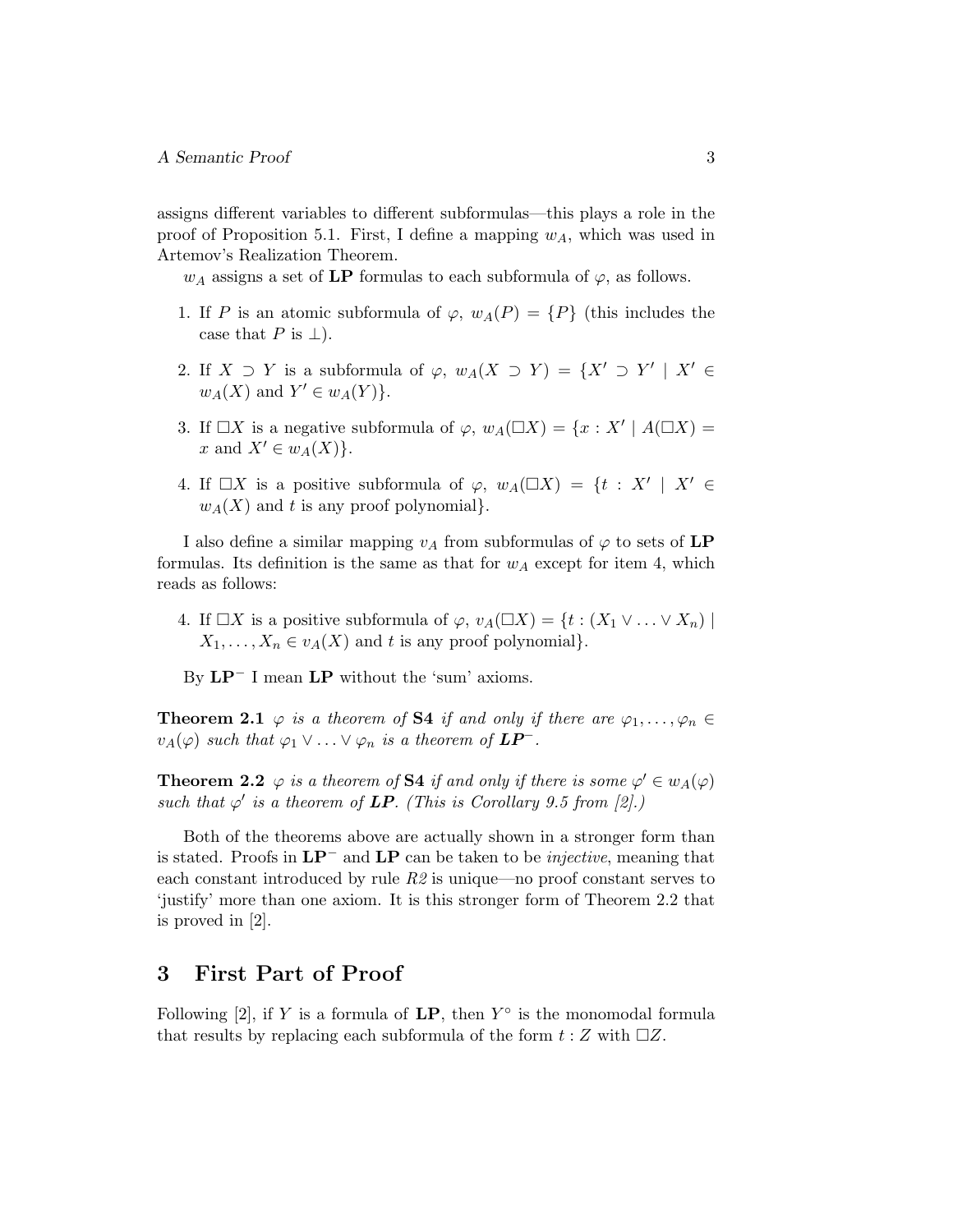**Lemma 3.1** Let X be a subformula of  $\varphi$ , and let  $Y \in v_A(X)$ . Then  $Y^{\circ} \equiv X$ is a theorem of S4. (In fact, the primary tool needed is the formula scheme  $(A \vee A) \equiv A.$ 

**Proof** A straightforward induction on the degree of X.  $\blacksquare$ 

Now it is easy to see (induction on proof length) that the forgetful projection, replacing  $t : X$  by  $\Box X$ , turns an  $\mathbf{LP}^-$  proof into a correct **S4** proof. This, and a little more work, gives us half of Theorem 2.1.

**Proposition 3.2** If there are  $\varphi_1, \ldots, \varphi_n \in v_A(\varphi)$  such that  $\varphi_1 \vee \ldots \vee \varphi_n$  is a theorem of  $LP^-$ , then  $\varphi$  is a theorem of S4.

**Proof** Using the observation above, provability of  $\varphi_1 \vee \ldots \vee \varphi_n$  in  $\mathbf{LP}^$ implies provability of  $\varphi_1^{\circ} \vee \ldots \vee \varphi_n^{\circ}$  in **S4**, and by the Lemma, this implies provability of  $\varphi$  in **S4**.  $\blacksquare$ 

## 4 Second Part of Proof

This Section is devoted to showing that if  $\varphi$  is provable in **S4**, then  $\varphi_1 \vee$ ... ∨  $\varphi_n$  is provable in  $\mathbf{LP}^-$  for some  $\varphi_1, \ldots, \varphi_n \in v_A(\varphi)$ .

Once and for all, let us select a constant specification that is injective, that is, a  $1-1$  assignment of a proof constant to each axiom of  $LP^-$ . When rule R2 is applied in a proof, adding  $c : A$  where A is an axiom, it is assumed that  $c$  is the constant associated with  $A$  by this constant specification.

Call a set S of  $LP^-$  formulas *inconsistent* if there is some finite subset  $\{X_1, \ldots, X_n\} \subseteq S$  such that  $(X_1 \wedge \ldots \wedge X_n) \supset \bot$  is a theorem of  $\mathbf{LP}^-$ . Call S consistent if it is not inconsistent. Let  $\mathcal G$  be the set of all maximally consistent sets of  $LP^-$  formulas. If  $\Gamma \in \mathcal{G}$ , let  $\Gamma^{\#} = \{X \mid (t : X) \in$ Γ, for some t}. And set Γ $\mathcal{R}\Delta$  if Γ<sup>#</sup> ⊂  $\Delta$ . This gives us a frame,  $\langle \mathcal{G}, \mathcal{R} \rangle$ . The 'explicit reflexivity' axiom scheme of LP<sup>−</sup> implies the frame is reflexive, and the 'proof checker' axiom scheme implies it is transitive, hence it is an S4 frame. Finally, define a forcing relation by specifying it at the atomic level:  $\Gamma \Vdash P$  if and only if  $P \in \Gamma$ . This gives us an **S4** model  $\mathcal{M} = \langle \mathcal{G}, \mathcal{R}, \Vdash \rangle$ .

If X is a subformula of  $\varphi$  I will write  $\neg v_A(X)$  for  $\{\neg X' \mid X' \in v_A(X)\}.$ Note that  $\neg v_A(X)$  is very different in meaning from  $v_A(\neg X)$ .

**Proposition 4.1** In the **S4** model  $M = \langle \mathcal{G}, \mathcal{R}, \Vdash \rangle$ , for each  $\Gamma \in \mathcal{G}$ :

1. If  $\psi$  is a positive subformula of  $\varphi$  and  $\neg v_A(\psi) \subseteq \Gamma$  then  $\Gamma \nvDash \psi$ .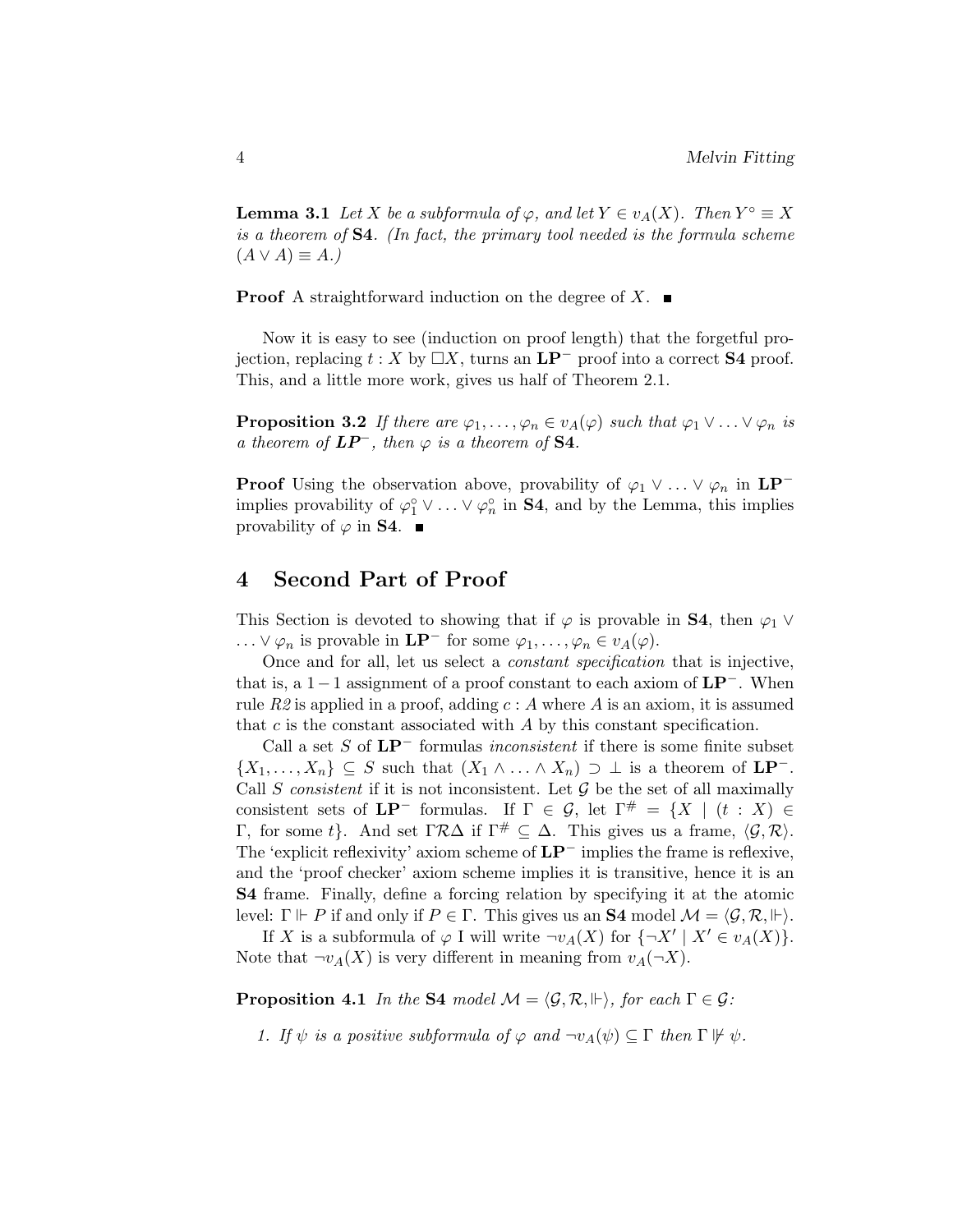2. If  $\psi$  is a negative subformula of  $\varphi$  and  $v_A(\psi) \subseteq \Gamma$  then  $\Gamma \Vdash \psi$ .

**Proof** The proof, of course, is by induction on the complexity of  $\psi$ . The atomic case is trivial. I will cover the remaining cases in detail.

**Positive Implication** Suppose  $\psi$  is  $(X \supset Y)$ ,  $\psi$  is a positive subformula of  $\varphi$ ,  $\neg v_A(X \supset Y) \subseteq \Gamma$ , and the result is known for X and Y. Note that X occurs negatively in  $\varphi$  and Y occurs positively.

Let X' be an arbitrary member of  $v_A(X)$ , and Y' be an arbitrary member of  $v_A(Y)$ . Then  $\neg(X' \supset Y') \in \neg v_A(X \supset Y)$ . Since  $\neg(X' \supset Y)$  $Y' \in \Gamma$ , and  $\Gamma$  is maximally consistent,  $X' \in \Gamma$  and  $\neg Y' \in \Gamma$ . Since X' and Y' were arbitrary, it follows that  $v_A(X) \subseteq \Gamma$  and  $\neg v_A(Y) \subseteq \Gamma$ . Then by the induction hypothesis,  $\Gamma \Vdash X$  and  $\Gamma \not\Vdash Y$ , hence  $\Gamma \not\Vdash (X \supset$  $Y$ ).

**Negative Implication** Suppose  $\psi$  is  $(X \supset Y)$ ,  $\psi$  is a negative subformula of  $\varphi$ ,  $v_A(X \supset Y) \subseteq \Gamma$ , and the result is known for X and Y. In this case, X occurs positively in  $\varphi$  and Y occurs negatively.

If  $\neg v_A(X) \subseteq \Gamma$ , by the induction hypothesis  $\Gamma \not\Vdash X$ , and hence  $\Gamma \Vdash$  $(X \supset Y)$ . So now suppose  $\neg v_A(X) \nsubseteq \Gamma$ . Then for some  $X' \in v_A(X)$ ,  $\neg X' \notin \Gamma$ , hence by the maximal consistency of  $\Gamma$ ,  $X' \in \Gamma$ . Now, let Y' be an arbitrary member of  $v_A(Y)$ . Then  $(X' \supset Y') \in v_A(X \supset Y)$ , hence  $(X' \supset Y') \in \Gamma$ . Since  $X' \in \Gamma$ , again by maximal consistency,  $Y' \in \Gamma$ . Since Y' was arbitrary, we have that  $v_A(Y) \subseteq \Gamma$ , so by the induction hypothesis,  $\Gamma \Vdash Y$ , and again  $\Gamma \Vdash (X \supset Y)$ .

**Positive Necessity** Suppose  $\psi$  is  $\Box X$ ,  $\psi$  is a positive subformula of  $\varphi$ ,  $\neg v_A(\Box X) \subseteq \Gamma$ , and the result is known for X (which also occurs positively in  $\varphi$ ).

The key item to show is that  $\Gamma^{\#} \cup \neg v_A(X)$  is consistent. For then we can extend it to a maximal consistent set  $\Delta$ . By definition,  $\Gamma \mathcal{R} \Delta$ , and by the induction hypothesis,  $\Delta \not\vdash X$ , hence  $\Gamma \not\vdash \Box X$ . So I now concentrate on showing this key item.

Suppose  $\Gamma^{\#} \cup \neg v_A(X)$  is not consistent. Then for some  $Y_1, \ldots, Y_k \in \Gamma^{\#}$ and  $X_1, \ldots, X_n \in v_A(X)$ ,  $\mathbf{LP}^-$  proves  $(Y_1 \wedge \ldots \wedge Y_k \wedge \neg X_1 \wedge \ldots \wedge \neg X_n) \supset$ ⊥, and hence  $\mathbf{LP}^-$  also proves  $(Y_1 \land \ldots \land Y_k) \supset (X_1 \lor \ldots \lor X_n)$ . For each  $i = 1, ..., k$ , since  $Y_i \in \Gamma^{\#}$ , there is some proof polynomial  $s_i$  such that  $s_i: Y_i \in \Gamma$ . Using the analog of the Lifting Lemma (5.4 in [2]) and the Substitution Lemma, there is a proof polynomial t such that  $LP^$ proves  $(s_1: Y_1 \wedge \ldots \wedge s_k: Y_k) \supset t(s_1, \ldots, s_k): (X_1 \vee \ldots \vee X_n)$ . Hence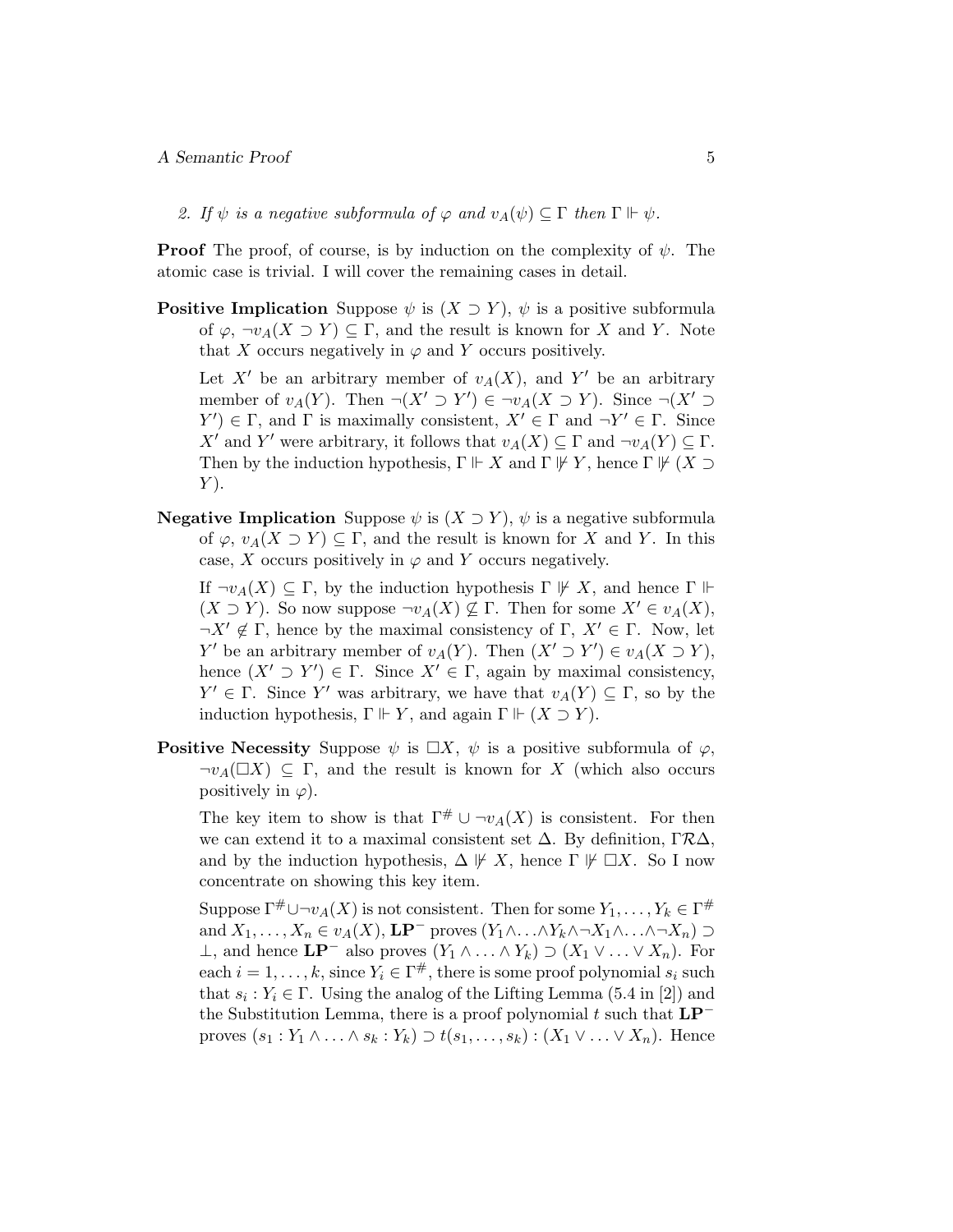$t(s_1, \ldots, s_k) : (X_1 \vee \ldots \vee X_n) \in \Gamma$ , but this contradicts the original assumption that  $\neg v_A(\Box X) \subseteq \Gamma$ .

**Negative Necessity** Suppose  $\psi$  is  $\Box X$ ,  $\psi$  is a negative subformula of  $\varphi$ ,  $v_A(\Box X) \subseteq \Gamma$ , and the result is known for X (which also occurs negatively in  $\varphi$ ).

Let X' be an arbitrary member of  $v_A(X)$ . Since  $\Box X$  is a negative subformula of  $\varphi$ ,  $x : X' \in v_A(\square X)$ , where  $x = A(\square X)$ . Hence  $(x : X') \in \Gamma$ . Now if  $\Delta$  is an arbitrary member of G with  $\Gamma \mathcal{R} \Delta$ , by definition  $\Gamma^{\#} \subseteq \Delta$ , hence  $X' \in \Delta$ . Thus  $v_A(X) \subseteq \Delta$ , so by the induction hypothesis,  $\Delta \Vdash X$ . Since  $\Delta$  was arbitrary,  $\Gamma \Vdash \Box X$ .

Е

**Proposition 4.2** If, for every  $\varphi_1, \ldots, \varphi_n \in v_A(\varphi)$ , it is the case that  $\varphi_1 \vee$ ...  $\lor \varphi_n$  is not a theorem of  $\mathbf{LP}^-$ , then  $\varphi$  is not a theorem of S4.

**Proof** Assume  $\varphi_1 \vee \ldots \vee \varphi_n$  is not a theorem of  $\mathbf{LP}^-$  for every  $\varphi_1, \ldots, \varphi_n \in$  $v_A(\varphi)$ . It follows that  $\neg v_A(\varphi)$  is consistent. For otherwise there would be  $\varphi_1,\ldots,\varphi_n\in v_A(\varphi)$  such that  $(\neg\varphi_1\wedge\ldots\wedge\neg\varphi_n)\supset\bot$  would be a theorem of  $\mathbf{LP}^-$ , and hence so would  $\varphi_1 \vee \ldots \vee \varphi_n$ , contrary to assumption. Since  $\neg v_A(\varphi)$  is consistent, extend it to a maximal consistent set  $\Gamma$ .  $\Gamma \in \mathcal{G}$  and so, by the previous Proposition,  $\Gamma \not \Vdash \varphi$ , hence  $\varphi$  is not a theorem of **S4**.

### 5 Third Part of Proof

Half of Theorem 2.2 has an easy proof. If  $\varphi' \in w_A(\varphi)$ , and  $\varphi'$  has an LP proof, replacing each modality  $t :$  by  $\Box$  throughout the proof converts it to a proof in **S4** of  $\varphi$ . It is the converse half that is difficult. In this section I provide a new proof for this.

A substitution is a mapping from a finite set of proof polynomial variables to proof polynomials. I denote the substitution that maps each  $x_i$  to  $t_i$ ,  $i =$  $1, \ldots, k$ , by  $\{x_1/t_1, \ldots, x_k/t_k\}$ ; it has *domain*  $\{x_1, \ldots, x_n\}$ . I will generally use  $\sigma$ , with and without subscripts, for substitutions. I will denote the result of applying the substitution  $\sigma$  to the LP formula Z by  $Z\sigma$ . If  $\sigma_1$ and  $\sigma_2$  are substitutions whose domains do not overlap, then  $\sigma_1 \cup \sigma_2$  is again a substitution. Recall that I required the assignment A of variables to negative necessity subformulas of  $\varphi$  to associate distinct variables to different subformulas. Consequently, if X and Y are different subformulas of  $\varphi$ , and  $X' \in v_A(X)$  and  $Y' \in v_A(Y)$ , and  $\sigma_{X'}$  and  $\sigma_{Y'}$  are substitutions whose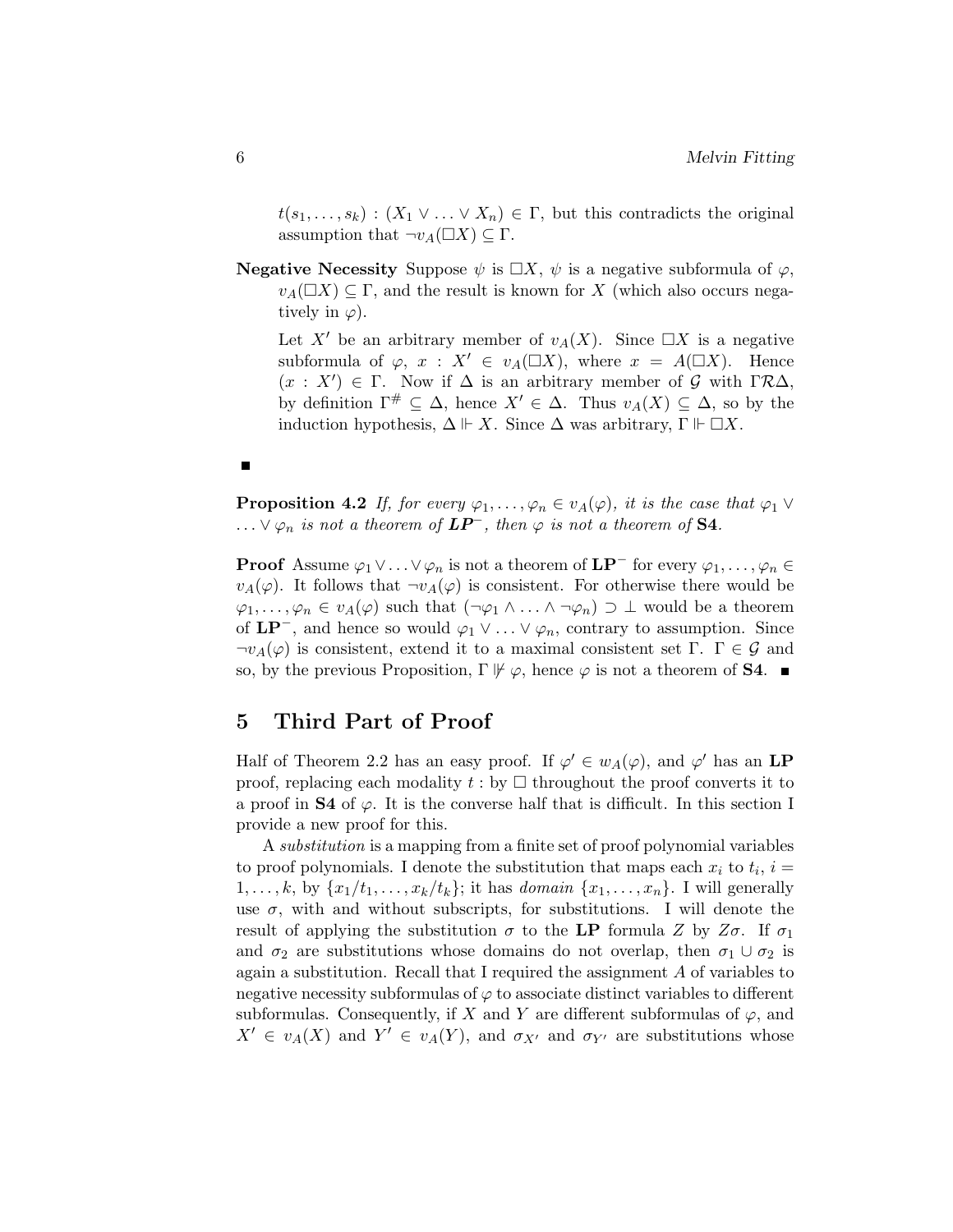domains are the variables of  $X'$  and  $Y'$  respectively,  $\sigma_{X'}$  and  $\sigma_{Y'}$  have nonoverlapping domains, and hence  $\sigma_{X'} \cup \sigma_{Y'}$  is again a substitution. This plays a role in the proof of the Proposition that follows.

**Proposition 5.1** For every  $\psi$  that is a subformula of  $\varphi$ , and for each  $\psi_1$ ,  $\ldots, \psi_n \in v_A(\psi)$ , there is a substitution  $\sigma$  and a formula  $\psi' \in w_A(\psi)$  such that:

- 1. If  $\psi$  is a positive subformula of  $\varphi$ ,  $(\psi_1 \vee \ldots \vee \psi_n) \sigma \supset \psi'$  is a theorem of LP.
- 2. If  $\psi$  is a negative subformula of  $\varphi$ ,  $\psi' \supset (\psi_1 \wedge \ldots \wedge \psi_n) \sigma$  is a theorem of LP.

**Proof** By induction on the complexity of  $\psi$ . If  $\psi$  is atomic the result is immediate, since  $v_A(\psi)$  and  $w_A(\psi)$  are both  $\{\psi\}$ , so we can take  $\psi'$  to be  $\psi$ , and use the empty substitution. I'll cover the non-atomic cases in detail.

**Positive Implication** Suppose  $\psi$  is  $(X \supset Y)$ ,  $\psi$  is a positive subformula of  $\varphi$ , and the result is known for X and Y. Note that X occurs negatively in  $\varphi$  and Y occurs positively.

Say  $\psi_i = (X_i \supset Y_i)$ , where  $X_i \in v_A(X)$  and  $Y_i \in v_A(Y)$ . By the induction hypothesis there are substitutions  $\sigma_X$  and  $\sigma_Y$ , and there are  $X' \in w_A(X)$  and  $Y' \in w_A(Y)$  such that  $X' \supset (X_1 \wedge \ldots \wedge X_n) \sigma_X$ and  $(Y_1 \vee \ldots \vee Y_n)\sigma_Y \supset Y'$  are both theorems of LP. Without loss of generality we can assume the domain of  $\sigma_X$  is exactly the set of variables of  $X_1 \wedge \ldots \wedge X_n$ , and similarly for  $\sigma_Y$ . Then, if we let  $\sigma$  be  $\sigma_X \cup \sigma_Y$ , by classical logic, the following is valid:  $[(X_1 \supset Y_1) \vee \ldots \vee$  $(X_n \supset Y_n)$   $\sigma \supset (X' \supset Y')$ , which establishes this case.

**Negative Implication** Suppose  $\psi$  is  $(X \supset Y)$ ,  $\psi$  is a negative subformula of  $\varphi$ , and the result is known for X and Y. Note that X occurs positively in  $\varphi$  and Y occurs negatively.

Again say  $\psi_i = (X_i \supset Y_i)$ , where  $X_i \in v_A(X)$  and  $Y_i \in v_A(Y)$ . This time, by the induction hypothesis there are substitutions  $\sigma_X$  and  $\sigma_Y$ , and there are  $X' \in w_A(X)$  and  $Y' \in w_A(Y)$  such that  $(X_1 \vee \ldots \vee$  $X_n|\sigma_X \supset X'$  and  $Y' \supset (Y_1 \wedge \ldots \wedge Y_n)\sigma_Y$  are theorems of **LP**. As in the previous case, we can assume  $\sigma_X$  and  $\sigma_Y$  have non-overlapping domains. Then again, if we set  $\sigma = \sigma_X \cup \sigma_Y$ , by classical logic the following is valid:  $(X' \supset Y') \supset [(X_1 \supset Y_1) \wedge \ldots \wedge (X_n \supset Y_n)]\sigma$ , establishing this case.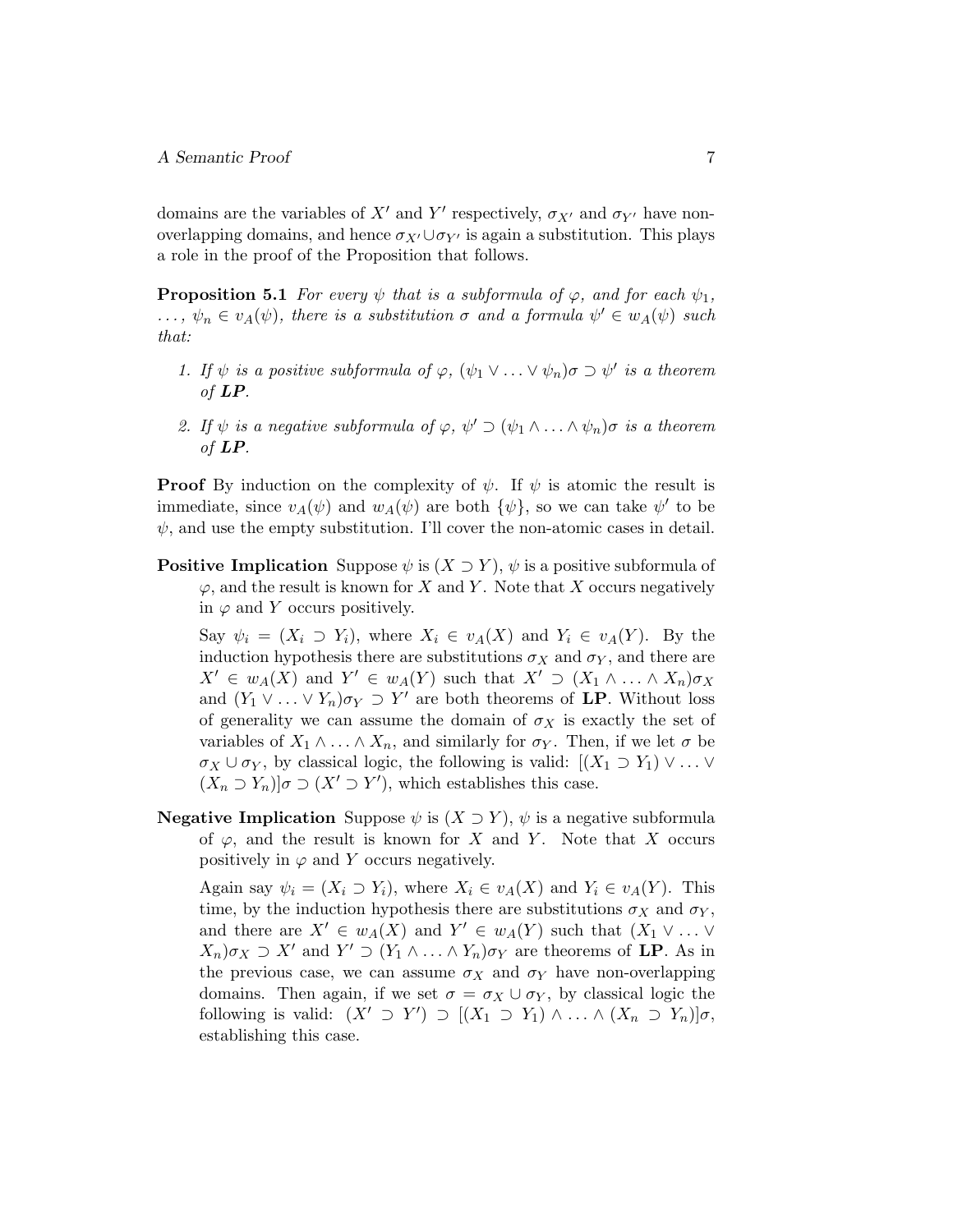**Positive Necessity** Suppose  $\psi$  is  $\Box X$ ,  $\psi$  is a positive subformula of  $\varphi$ , and the result is known for X (which also occurs positively in  $\varphi$ ).

In this case  $\psi_1, \ldots, \psi_n$  are of the form  $t_1 : D_1, \ldots, t_n : D_n$ , where each  $t_i$  is some proof polynomial and  $D_i$  is a disjunction of members of  $v_A(X)$ . Let  $D = D_1 \vee \ldots \vee D_n$  be the disjunction of the  $D_i$ . By the induction hypothesis there is some substitution  $\sigma$  and some member  $X' \in w_A(X)$  such that  $D\sigma \supset X'$  is a theorem of **LP**. Consequently for each i,  $D_i \sigma \supset X'$  is a theorem of **LP**, and hence there is a proof polynomial  $u_i$  such that  $u_i : (D_i \sigma \supset X')$  is an **LP** theorem. But then,  $(t_i : D_i)\sigma \supset (u_i \cdot t_i \sigma) : X'$  is also an **LP** theorem (application axiom, and the fact that  $(t_i : D_i)\sigma = (t_i \sigma) : (D_i \sigma)$ . Let s be the proof polynomial  $(u_1 \cdot t_1 \sigma) + \ldots + (u_n \cdot t_n \sigma)$ . It follows from the sum axiom that LP proves  $(t_i : D_i)\sigma \supset s : X'$ , for each i, and hence that  $(t_1 : D_1 \vee \ldots \wedge \vee_n : D_n)\sigma \supset s : X'$  is an **LP** theorem. Since  $s: X' \in w_A(\square X)$ , this concludes the positive necessity case.

**Negative Necessity** Suppose  $\psi$  is  $\Box X$ ,  $\psi$  is a negative subformula of  $\varphi$ , and the result is known for X (which also occurs negatively in  $\varphi$ ).

In this case  $\psi_1, \ldots, \psi_n$  are of the form  $x : X_1, \ldots, x : X_n$ , where  $X_i \in$  $v_A(X)$  and  $x = A(\square X)$ . By the induction hypothesis there is some substitution  $\sigma$  and some  $X' \in w_A(X)$  such that  $X' \supset (X_1 \wedge \ldots \wedge X_n) \sigma$ is a theorem of  $LP$ . Without loss of generality, we can assuume x is not in the domain of  $\sigma$ . Now, for each  $i = 1, \ldots, n$ , the formula  $X' \supset X_i \sigma$  is a theorem of LP, and so there is a proof polynomial  $t_i$  such that  $t_i : (X' \supset X_i \sigma)$  is an LP theorem. Let s be the proof polynomial  $t_1 + \ldots + t_n$ . Then by the sum axiom,  $s : (X' \supset X_i \sigma)$  is an  $LP$  theorem, for each i. It follows by the application axiom that  $x: X' \supset (s \cdot x) : (X_i \sigma)$  is an LP theorem, for each i. If we let  $\sigma'$  be the substitution  $\sigma \cup \{x/(s \cdot x)\}\)$ , we have the LP provability of  $x : X' \supset$  $(x : X_i)\sigma'$  for each i, and hence of  $x : X' \supset (x : X_1 \wedge \ldots \wedge x : X_n)\sigma'$ , which establishes the result in this case.

This concludes the proof. ■

Now the hard half of Theorem 2.2 follows quickly. Suppose  $\varphi$  has an S4 proof. By Theorem 2.1, there are  $\varphi_1, \ldots, \varphi_n \in v_A(\varphi)$  such that  $\varphi_1 \vee \ldots \vee \varphi_n$ is an LP<sup>−</sup> theorem, and hence an LP theorem. By Proposition 5.1 there is a substitution  $\sigma$  and a formula  $\varphi' \in w_A(\varphi)$  such that  $(\varphi_1 \vee \ldots \vee \varphi_n)\sigma \supset \varphi'$  is an LP theorem. Since  $\varphi_1 \vee \ldots \vee \varphi_n$  is provable in LP, so is  $(\varphi_1 \vee \ldots \vee \varphi_n)\sigma$ , by the Substitution Lemma, and the provability of  $\varphi'$  follows.